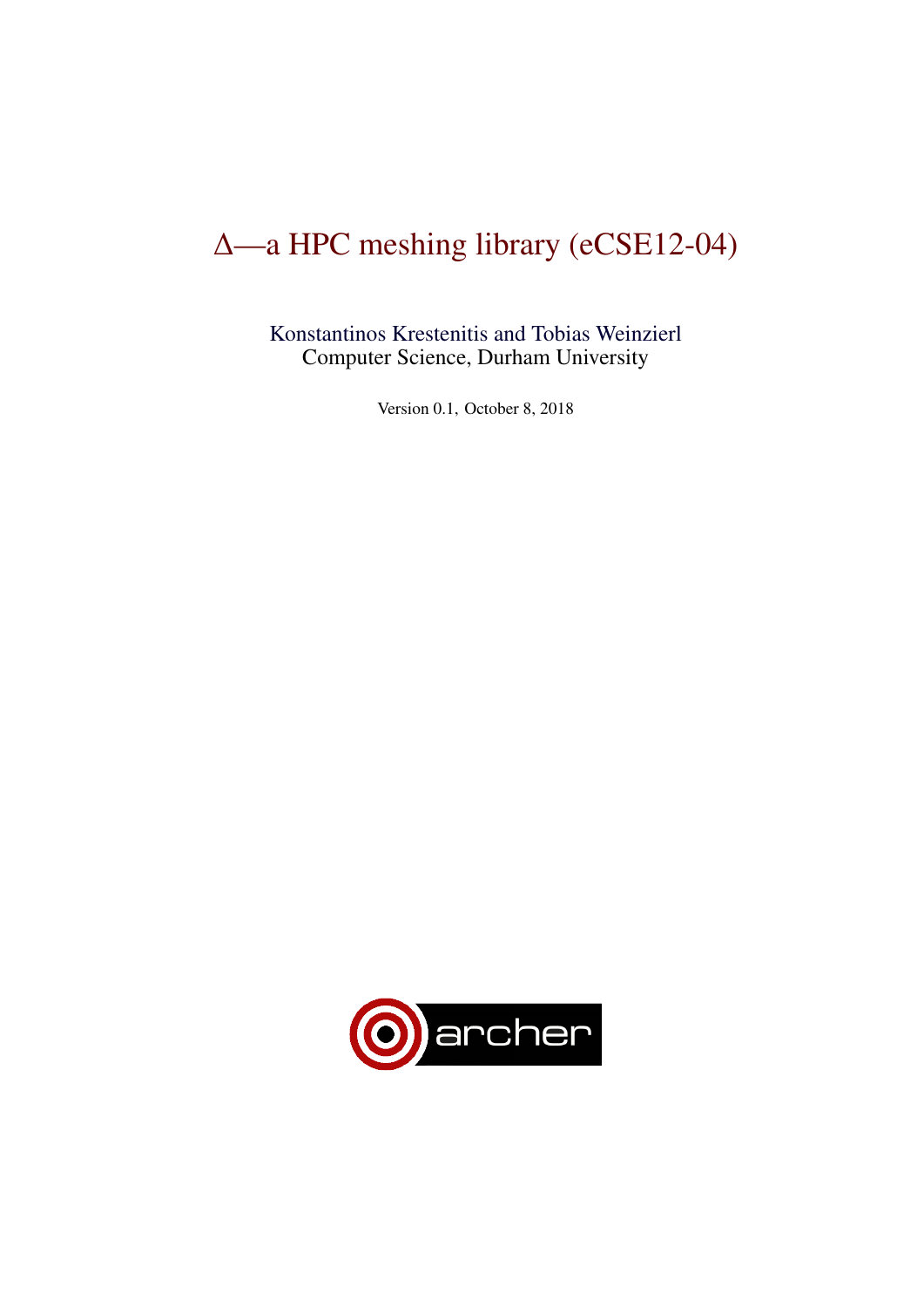#### Abstract

We present concepts and rationale behind our ∆ software, a library to administer and query triangle-based meshes.  $\Delta$  identifies overlaps, contact points and separation of different meshes. Its simplistic programming interface is supported by algorithms which can exploit modern vector architectures as they combine optimistic iterative geometric algorithms with robust if-based code kernels, which scale on multicore architectures through an intra-library parallelisation plus a strict functional code design, and which support by on-the-fly caching of geometric information. The code has successfully been used in a Discrete Element Method (DEM) and immersed boundary context. Some case studies allow users to quickly start experiments with the code base.

## 1. Introduction

Handling triangulated meshes is an important task in many scientific simulation codes. To import a mesh—typically from a CAD model or a mesh repository—is one of the first steps in many simulation pipelines, and the coding of appropriate import routines, of mesh mappings onto existing compute grids, of routines that identify where meshes touch is a fundamental technical task. Economic common sense dictates to use a mature software component here. In many traditional setups, the mesh import or generation, respectively, is a sole preprocessing step. Its efficiency thus has not highest priority.

Our work however meanders around two use cases where computational efficiency of the mesh handling is key: Our first example from Discrete Element Methods (DEM). Here, rigid particles as we find them in granulates or powder collide with each other and exchange momentum. We assume that the particles are represented by triangulated meshes [\[2,](#page-13-0) [4\]](#page-14-0). In each and every time step, the meshes thus have to be compared to each other and we have to identify collisions, i.e. contact situations. Non-monolithic fluid-structure interaction with moving meshes can often been read as an generalisation of such a setup. One mesh wraps alike a cushion around the other. It bumps against, i.e. collides with the other mesh. Our second example is dynamically adaptive mesh refinement (AMR) for mesh-based solvers of partial differential equations that are com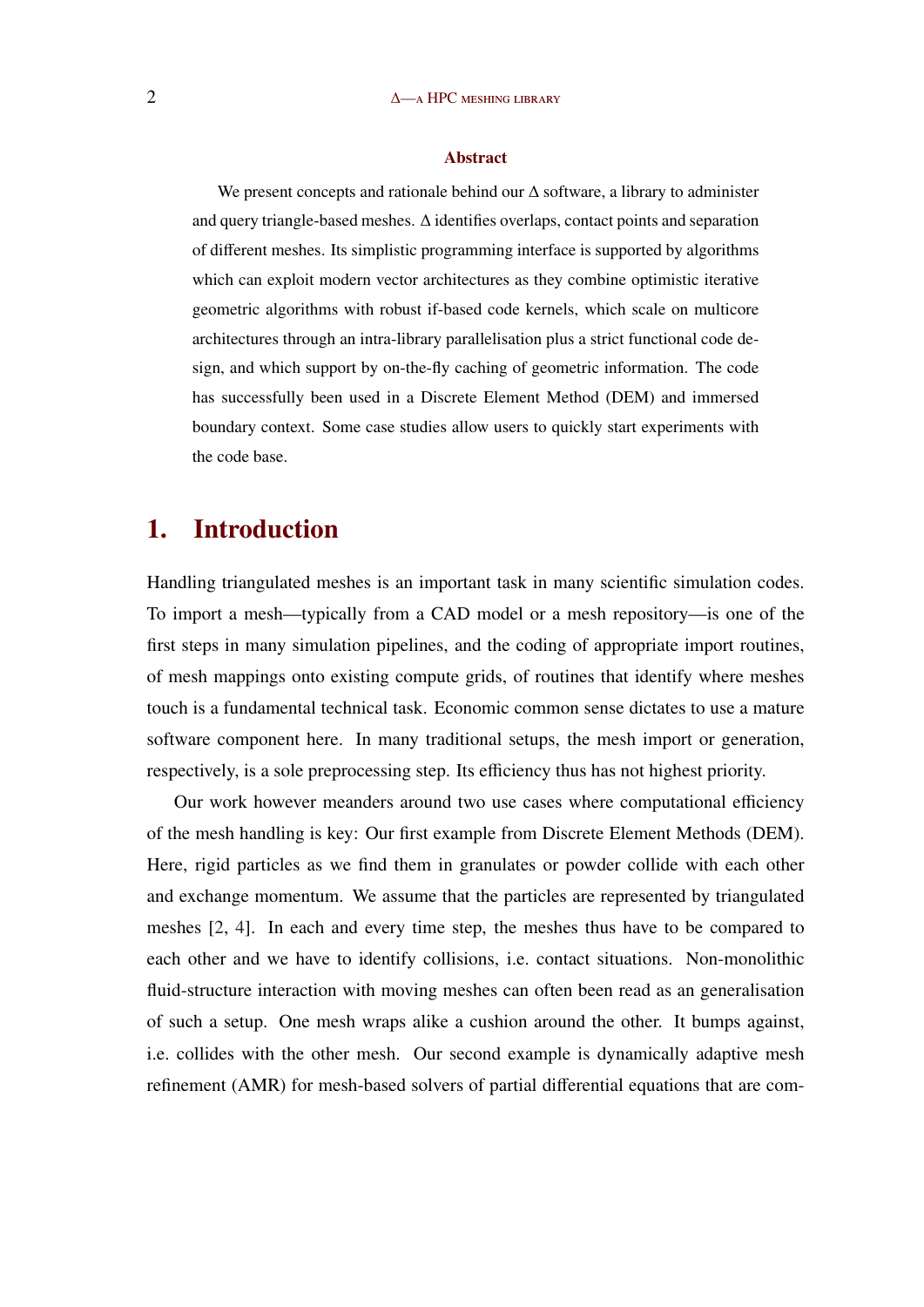bined with an immersed boundary method [\[6\]](#page-14-0). As the simulation mesh or the embedded domain change, the simulation has to identify the distance between newly created degrees of freedom and a boundary mesh on-the-fly to impose the correct boundary terms.

Both demonstrator examples highlight on the functional side the need for mature, easy to use meshing interfaces which allow users to code mesh input and interaction functionality. On the non-functional side, they clarify that it becomes important to deliver geometric information effectively on modern supercomputer architectures. Both demonstrators hereby rely on the same functionality: They handle at least two meshes and they have to know how far these meshes are apart. For an immersed boundary method, such information feeds directly into the computation. For a DEM method, such information identifies contact between structures once we assume that any proximity closer than  $\epsilon$ denotes contact.

∆ proposes a simplistic programming interface (API) to load meshes, to run primitive mesh modifications such as translations, scaling or rotations, and to compute distances as well as to detect contact and overlap between two meshes. The latter are passed an  $\epsilon$ parameter, and they return for given input data all contact points, i.e. all points where the input data and the mesh subject of study are closer than  $\epsilon$ . Input data can be simple points (for the immersed boundary approach, e.g.) or meshes themselves. Our implementation wraps around The Open-Asset Imports-Lib [\[1\]](#page-13-0) and thus can load various different CAD formats. We focus on triangular meshes here.

Our code is optimised towards modern HPC architectures through various techniques hidden behind the API: (i) We flatten the triangle-edge-vertex graph describing the mesh into a plain series of vertex triples as SoA. The resulting data exhibits some memory overhead as vertices might be replicated, but it can be streamed through the cores without indirect, non-continuous memory access. (ii) We introduce a hybrid collision detection algorithm which combines an iterative Newton-based collision detection with traditional (if-based) distance calculations. The iterative approach vectorises. In cases where it does not converge, we fall back to the robust solve. This results in a vectorised, robust algorithm. (iii) The realisation behind the API runs parallel on multicore systems. It parallelises over triangles. Furthermore, the API itself is thread-safe, i.e. can be invoked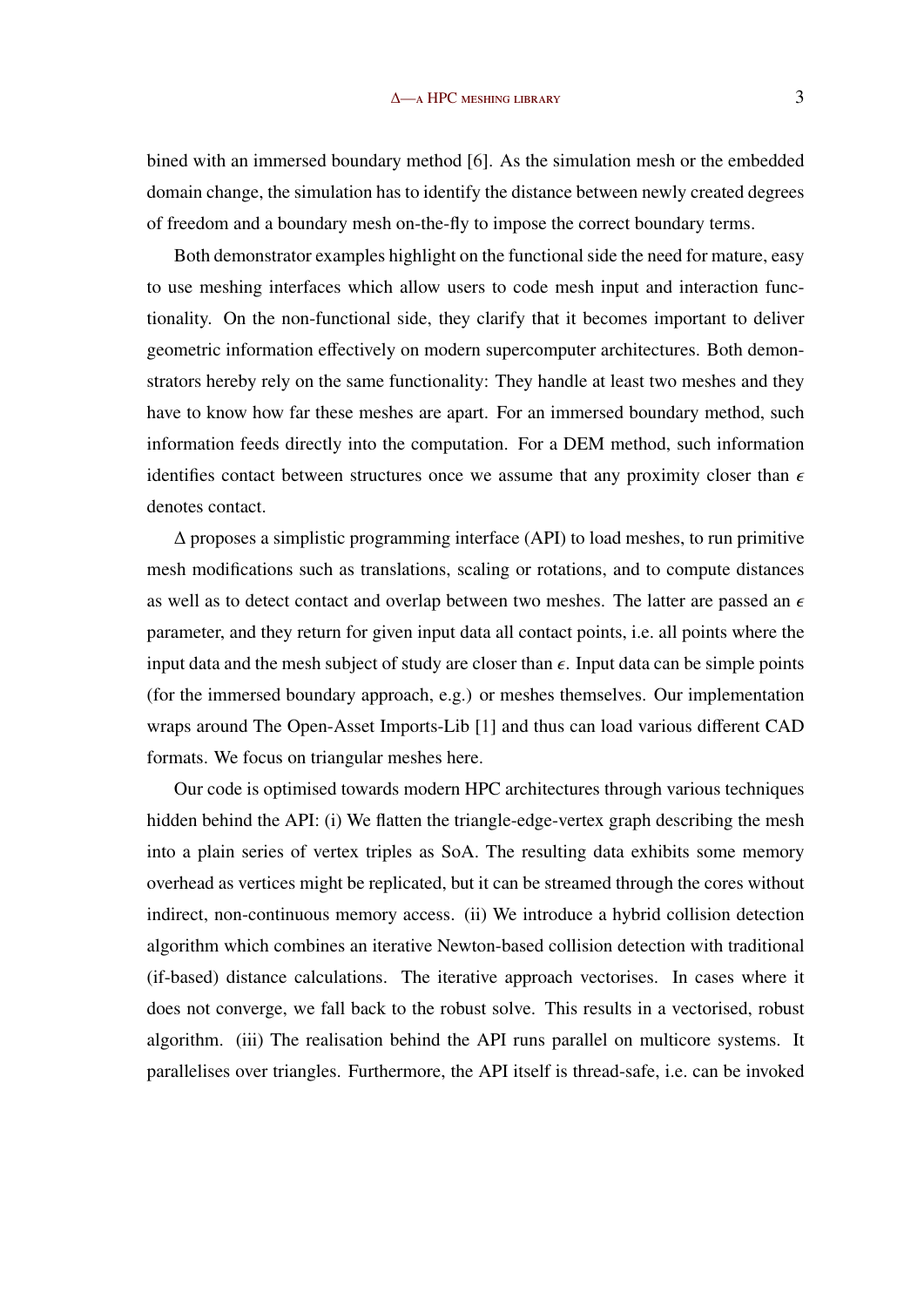#### 4 ∆—a HPC meshing library

from various threads concurrently, and—for point-wise queries as they are used for immersed boundary methods—offers routines that accept whole sets of query points over which it parallelises, too. (iv) Finally,  $\Delta$  introduces spatial caching: Upon demand or as preprocessing step, we wrap an octree data structure around the mesh data. If geometric proximity data in an  $\epsilon$ -environment is of interest, distance queries are first compared against the octree. This allows us to identify results further away than  $\epsilon$  from any geometry quickly. As the octree can be built upon demand, its accuracy and overhead anticipate the structure of the collision queries. For a domain decomposition approach, the cache meta data structure automatically follows the decomposition. To the best of our knowledge, no other geometry library provides this unique combination of efficient realisation ingredients.

The remainder is organised as follows: We first introduce our API (Section 2.) before we discuss details of the used algorithms (Section [3.\)](#page-5-0). Experimental data in Section [4.](#page-10-0) highlight the potential of our ∆ library. We summarise our insight and close the discussion with Section [5..](#page-12-0) An appendix (online version on software homepage only) offers how-to information. The software is freely available from [\[3\]](#page-14-0).

## 2. Terminology and user programming interface

 $\Delta$  has a very simple C++ application programming interface (API). At its core is the creation of a  $\Delta$  mesh instance delta::Mesh. Codes hold one mesh instance per mesh administered. While meshes can internally have any representation, they all provide a flatten operator which returns the mesh as a sole sequence of triples of vertices.

**Example: Flattening** (Figure [1\)](#page-4-0) Let mesh *A* be as graph. Arrays  $(x_0, x_1, x_2, \ldots, x_5)$ ,  $(y_0, y_1, y_2, \ldots, y_5)$  and  $(z_0, z_1, z_2, \ldots, z_5)$  hold the vertices. A second array of index triples  $((0, 1, 2), (1, 2, 3), (2, 3, 4), (3, 4, 5))$  introduces a mesh on top of these vertices. The flattened representation consists of three arrays  $((x_0, x_1, x_2), (x_1, x_2, x_3), (x_2, x_3, x_4), \ldots)$ ,  $((y_0, y_1, y_2), (y_1, y_2, y_3), (y_2, y_3, y_4), ...)$  and  $((z_0, z_1, z_2), (z_1, z_2, z_3), (z_2, z_3, z_4), ...)$ .

In the flattened representation, a mesh is converted into a sole stream of double coordi-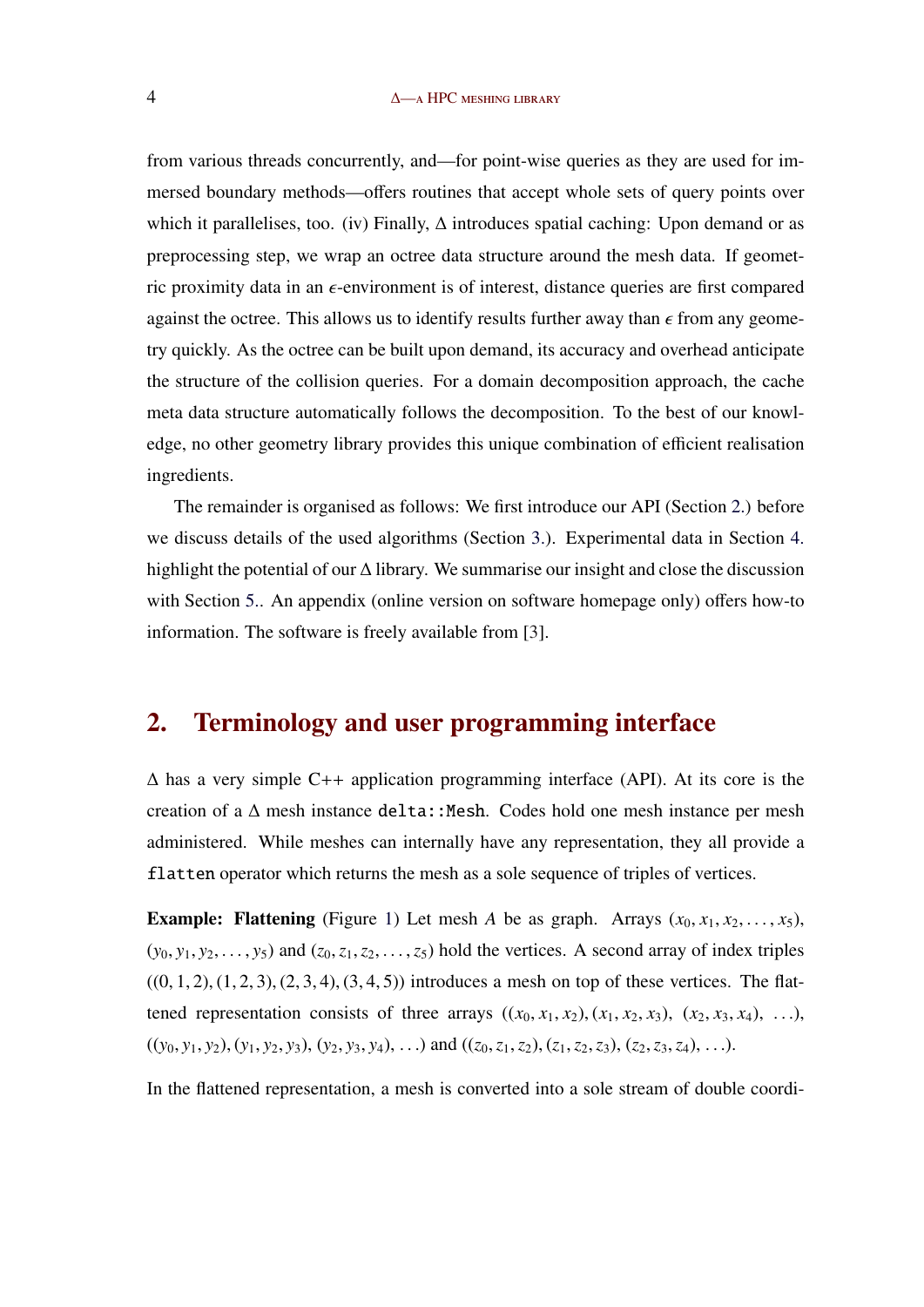<span id="page-4-0"></span>

Figure 1: Two meshes *A* and *B* are checked against each other. An enumeration for the vertices of *A* is given. We denote the three shortest distances.

nates. The vertices are not indexed but replicated, i.e. the mesh topology is lost. If we however compare a point to the mesh, we basically can run through the flattened representation in one rush. There's no lookup required anymore.

A *contact point* in ∆ is a point in-between two meshes which is closer to both of them than a given  $\epsilon$ .  $\Delta$  provides various contact identification routines in a namespace delta::contactdetection. They are passed the flattened geometry representations plus the  $\epsilon$ , and they return a C++ vector of contact points. The latter are instances of a class delta::ContactPoint, and each instance represents its point in space plus a normal which points to the closest geometry. Contact points always are right in the middle of two geometries, i.e. if we invert the normal, we make it point to the other geometry. The normal by construction is smaller than  $\epsilon$ . Each contact point furthermore holds a marker that identifies whether it is inside the two geometries or in-between. If this marker is set, the two meshes do overlap.

Example: Duplicated/close contact points (Figure 1) Contact points are derived on a per-triangle-pair basis. Let the three shortest distances from the figure denote the only triangle combinations that are closer than two times a given  $\epsilon$ . The result of a contact detection invocation is four contact points: When we check *A*'s triangle 1,2,3 against the bottom triangle from *B*, the lowest distance/contact point is detected. The next check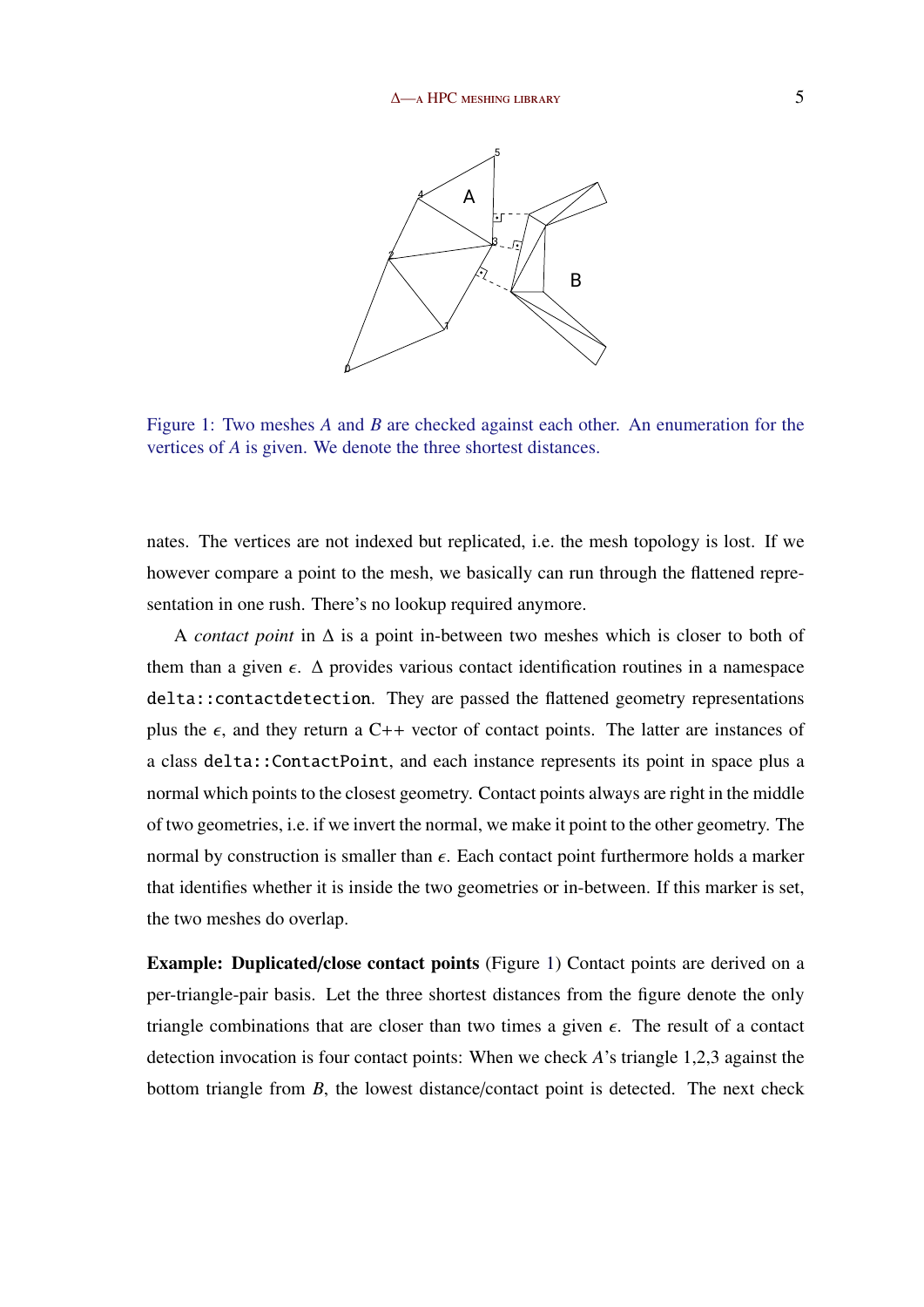<span id="page-5-0"></span>against a triangle from *B* yields the normal rooted in *A*'s point 3. Exactly the same point is found again when we compare *A*'s triangle 3,4,5 next.

On top of the contact point detection, ∆ provides routines to filter out redundant contact points. The filter is a simple iterative sort: We pass in a set C*in* of contact points plus a parameter  $h > 0$ . It returns a set  $C_{out}$  of contact points. The contact point with the smallest normal in  $C_{in}$  is contained in  $C_{out}$ . From hereon, we construct  $C_{out}$  running over  $C_{in}$  with ascending normal length: A contact point from  $C_{in}$  is made member of  $C_{out}$  if no point from C*out* is closer then the given threshold *h*. Such a simple redundancy elimination is useful for a mesh with mesh size *h* for example. We obtain the closest contact point plus all other points that are not closer than *h* to this guy. Redundant points within the mesh thus are eliminated, but we keep multiple contact points for concave meshes.

∆'s core set of routines is supplemented by mesh stretching, scaling and rotation routines. We offer a small set of basic DEM potentials for dash spring-pot potentials [\[2,](#page-13-0) [4\]](#page-14-0), as well as a set of primitive construction and mesh import routines.

## 3. Algorithms

### 3.1. Vectorised triangle comparison

∆'s contact point detection is solely based upon triangles. It does, in its current version, neither exploit any mesh topology/hierarchy nor identify higher-dimensional contact manifolds. We thus assume, for the following discussion, that two sets of triangles  $T_1$  and  $T_2$  are to be compared, and the algorithm compares all triangles from the former to the latter. Its complexity is  $O(|\mathbb{T}_1| \cdot |\mathbb{T}_2|)$ .

Bounding sphere comparisons Our code supports a range of comparison routines. The simplest type of comparison is the check of two spheres against each other. While this comparison is sufficient for solely sphere-based geometry models as they are predominant in DEM, e.g., we emphasise another important role of the sphere comparisons: Comparisons of triangulated objects can be very costly. It is thus reasonable to wrap them into a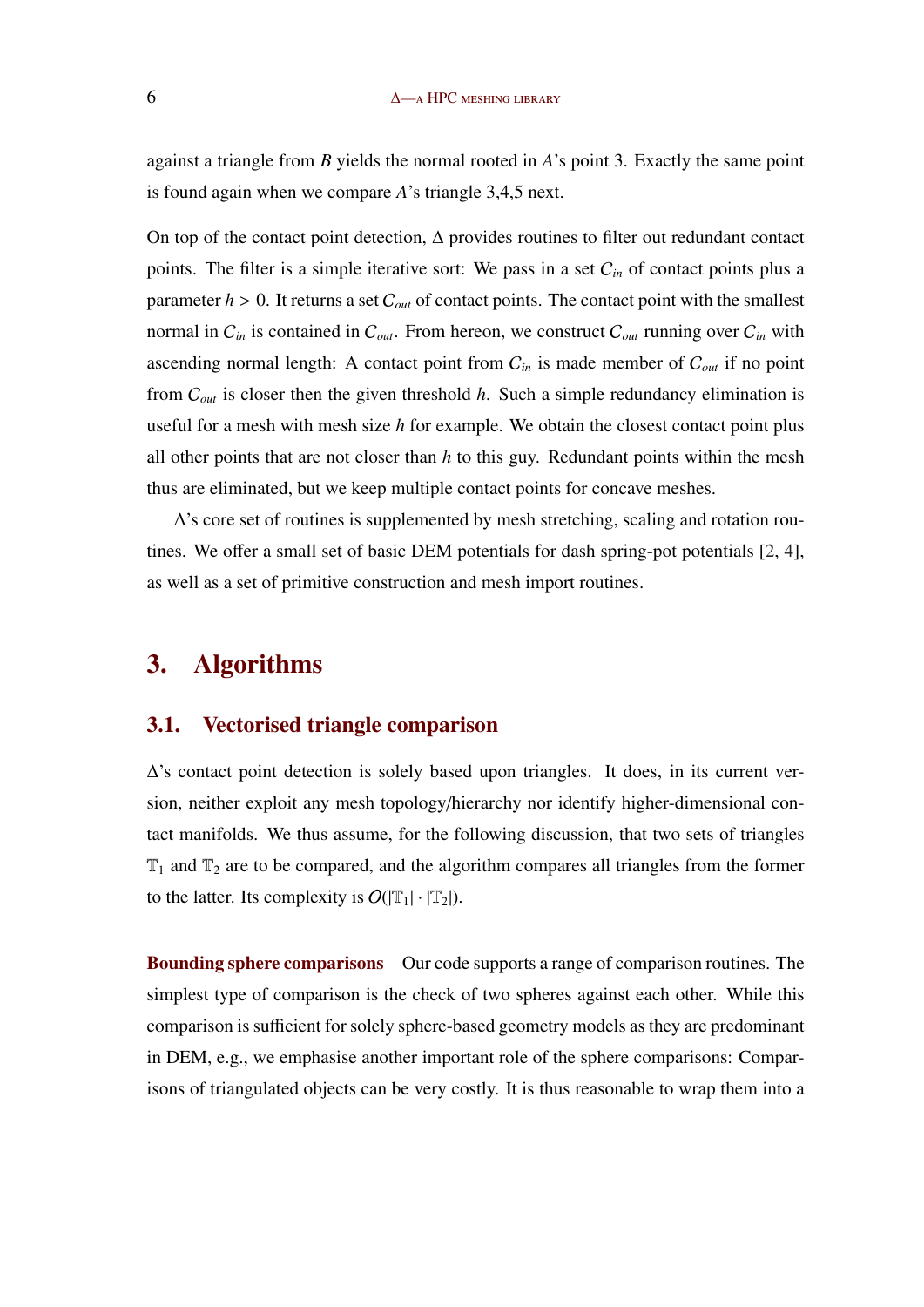<span id="page-6-0"></span>sphere pre-check. If the bounding spheres of two objects do not overlap, we can skip all further triangle comparisons.

Comparison-based The straightforward approach to compare two triangles is based upon some simple geometric considerations: The closest point between two triangles is either defined by a point from one triangle and a face of the other triangle, or it is found between the edges of two triangles. Once all distances between these geometry combinations are known, we can construct the closest distance by a simple minimum selection. If this distance is smaller than  $2\epsilon$ , two triangles yield a contact point by our definition.



Figure 2: Geometric checks for a triangulated volume approaching a plane (at the bottom) spanned by four triangles A,B,C,D. The comparison of triangle X to A finds the contact point (shortest line) through a projection of a vertex of X onto A. Comparing X to C first obtains the same point projecting the vertex onto the plane spanned by C, but then it has to move the anchor point on the plane into C. When we compare X to B, the closest line is found between two edges.

The implementation of this algorithm in  $\Delta$  is a simple sequence of geometric comparisons. We compare each point of the two triangles against the other triangle. This gives us  $2 \cdot 3$  combinations. For the comparison of the three edges of the two triangles, we obtain  $3 \cdot 2 \cdot 1$  combinations to check. We exploit symmetries. The number of geometric setups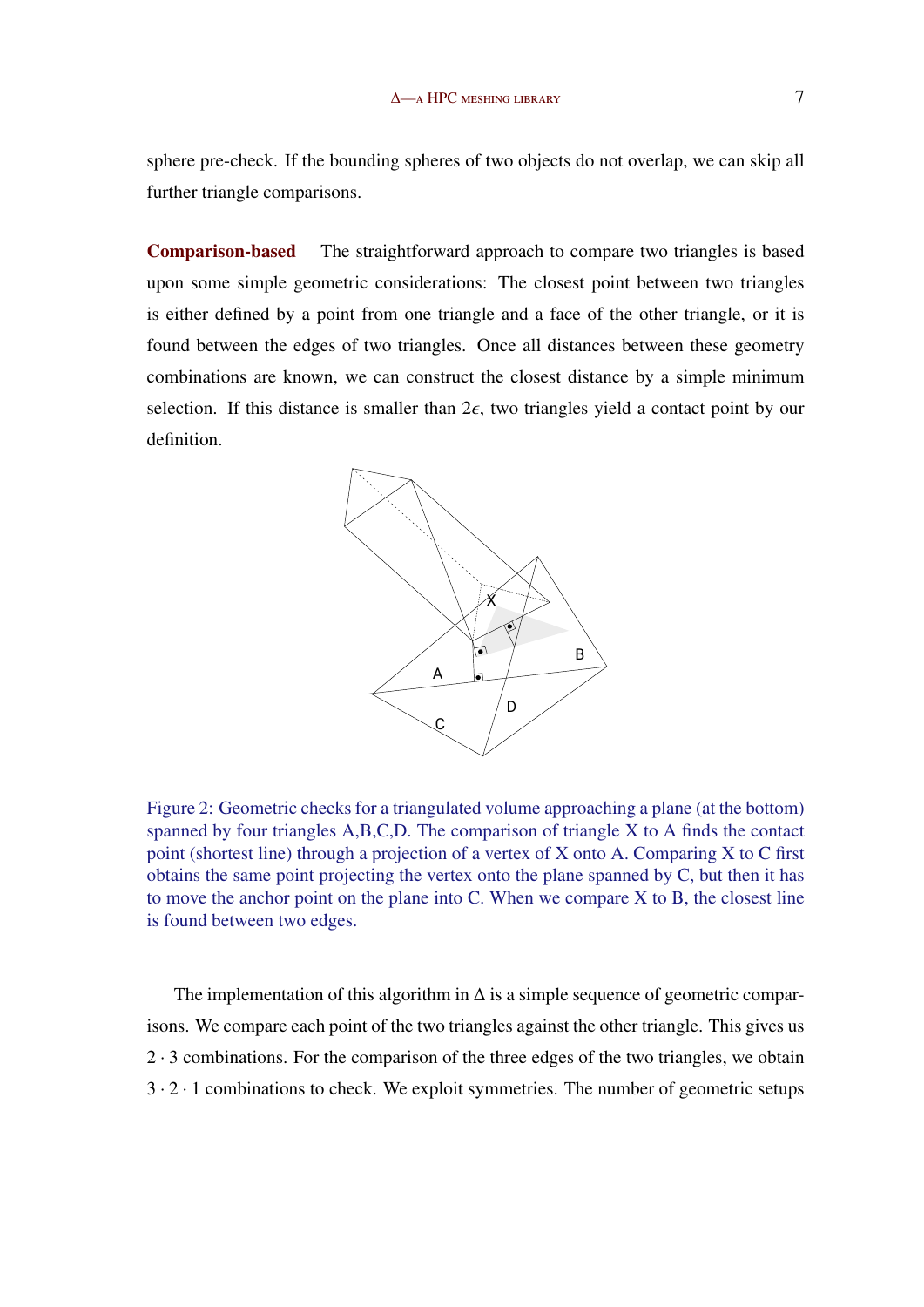<span id="page-7-0"></span>that are to be compared totals to 15 (Figure [2\)](#page-6-0).

While a constant complexity/variant count per se is nothing bad, we note that the individual comparisons require additional checks. Whenever we project a vertex from one triangle onto the plane spanned by the triangle counterpart, we next have to check whether an orthogonal projection ends up within the triangle. Otherwise, the closest point-to-triangle point hits an edge. Analogous considerations holds for edges.

The code is heavy on if statements. We study its vectorisation behaviour in [\[4\]](#page-14-0) and demonstrate that it struggles to vectorise and to stream data through the core. However, this code variant always yields the exact result. It is robust.

An iterative approach An alternative approach casts both comparison triangles into their barycentric representation defined by four scalars  $a_1, a_2, a_3, a_4 \in [0, 1]$ . Let the triangles be written as points  $T_1(a_1, a_2)$ ,  $T_2(a_3, a_4) \in \mathbb{R}^3$  in the three-dimensional space. The closest point between the two triangles is given as

$$
\min_{a_1, a_2, a_3, a_4} \frac{1}{2} |T_1(a_1, a_2) - T_2(a_3, a_4)|_2^2 \quad \text{subject to } a, b, c, d \in [0, 1].
$$

We cast this minimisation problem with a Lagrangian  $\alpha_L > 0$  multiplier into a weak formulation

$$
\min_{a_1, a_2, a_3, a_4} \frac{1}{2} |T_1(a_1, a_2) - T_2(a_3, a_4)|_2^2 + \alpha_L \sum_i \max(a_i - 1, 0) + \max(-a_i, 0) \tag{1}
$$

and solve it via a Newton method. The system can become notoriously ill-conditioned for close-to-parallel triangles and thus requires some regularisation of the underlying Jacobian. We add a diagonal matrix scaled with an additional regularisation weight  $\alpha_R$ . All matrix inverts from (1) then can be written down explicitly as we are solely working in the three-dimensional space. With max using simple masking within the chip, the code almost lacks ifs.

We obtain an iterative algorithm with high arithmetic intensity—notably if we run the Newton for multiple triangles in one rush. Its problem is that it is not robust even though the majority of triangle-to-triangle comparisons converges after less than four iterations.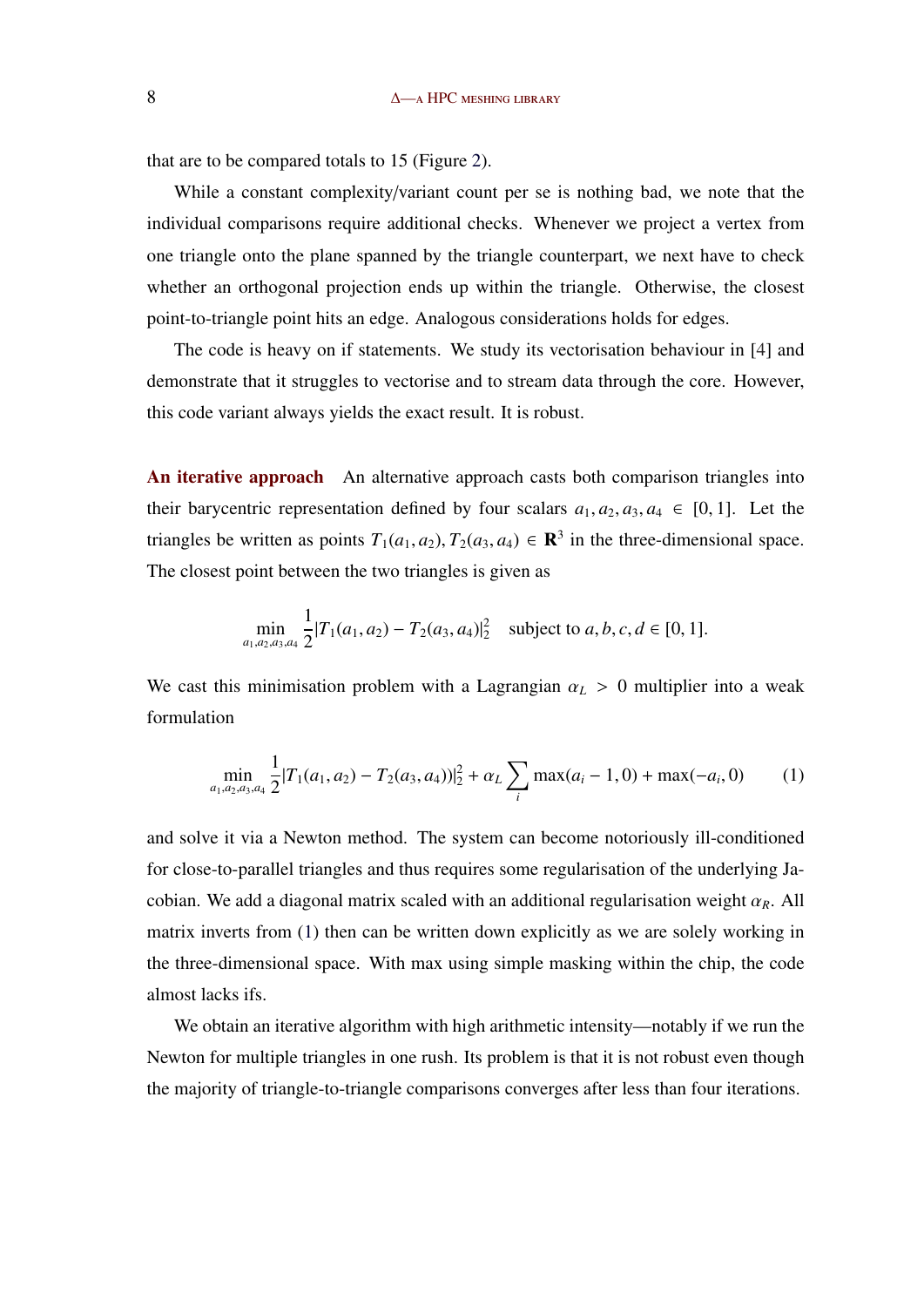A hybrid approach It is easy for  $(1)$  to track the residual per step. The resulting Newton update size is a reasonable indicator for convergence if Lagrangian and regularisation parameters  $\alpha_L, \alpha_R$  are well-chosen. If this error estimator is big after a fixed number of steps, we may assume that the iterative scheme has not yet converged and is potentially ill-conditioned.

Empirical studies show that the iterative scheme is by more than a factor of 10 faster then the geometric checks, if we constrain the number of Newton steps to 4–8.  $\Delta$ 's hybrid approach thus runs a prescribed number of Newton steps. Hardcoding the iterations has the nice side effect that we can unroll these steps. After the fixed number of iterations, it checks the termination criterion. If it exceeds a prescribed error threshold, the code falls back to the pure geometric checks.

We end up with a geometric comparison duet which is empirically by a factor of two slower than a purely iterative approach, but, different to this one, is absolutely stable; and still more than a factor of 5 faster than an if-based only approach [\[2,](#page-13-0) [4\]](#page-14-0). The iterative approach is computationally more demanding than its geometric counterpart. The gain in speed is thus solely due to vectorisation which renders this approach promising for state-of-the-art architectures.

## 3.2. Multicore parallelisation

Geometry-based solvers typically rely on a powerful spatial decomposition to obtain parallel code. It nevertheless is important for a geometry library to introduce further parallelism that notably is lightweight and thus targets multicores. ∆'s parallelisation relies on OpenMP though we note that it is straightforward to combine OpenMP with Intel's Threading Building Blocks [\[5\]](#page-14-0) or further alternatives.

Intra-library parallelisation Within  $\Delta$ , we provide both routines to compare individual triangles with each other as well as routines which compare whole triangle sets  $\mathbb{T}_1$ and  $T_2$  to each other.

A straightforward parallel realisation decomposes the input data: We compare the first triangle from  $T_1$  against all triangles from  $T_2$ , while we concurrently check the second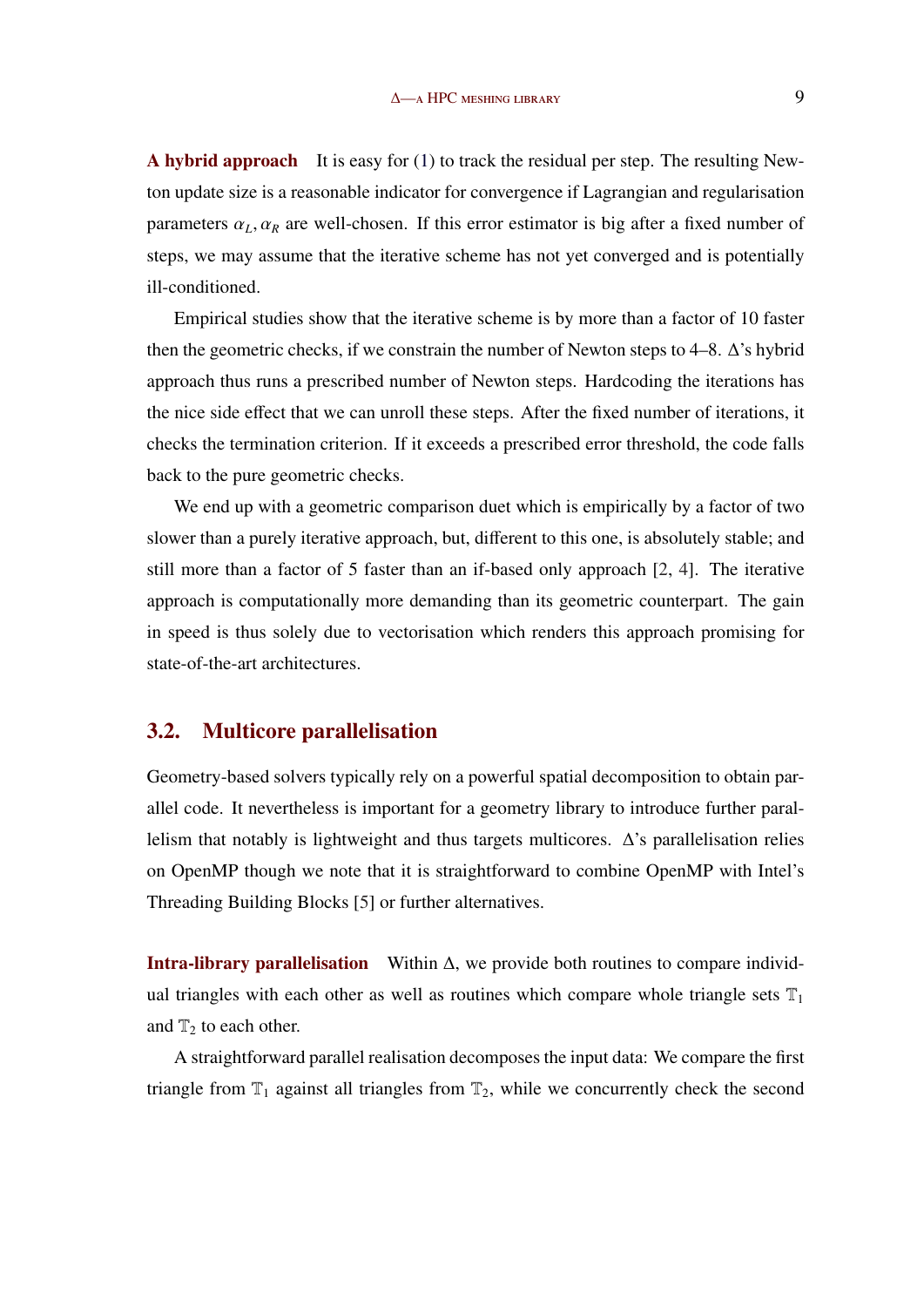triangle against all counterparts, and so forth. Dynamic scheduling allows the runtime to react to load imbalances which arise from triangle counts that are not multiples of the cores as well as from the hybrid geometry solves: If geometric re-checks become necessary for a comparison, the affected comparison is more expensive than a counterpart where the Newton solve has terminated successfully.

Experimental evidence on KNL and Broadwell architectures suggests that the intralibrary parallelisation starts to upscale once the individual mesh consists of 40–80 triangles. For geometries with lower resolution, the intra-library parallelisation cannot yield a observable speedup.

Functional realisation and further parallelisation approaches All building blocks in ∆ that have been discussed for far are realised without side effects: There are no global states in the library. As a result, the routines are thread-safe. In this context, we re-fer notably to [\[2\]](#page-13-0) where we use the routines that inspired  $\Delta$  within a multiscale domain decomposition and obtain reasonable scaling even for dynamically adaptive meshes.

#### 3.3. Spatial caching

The vertices of meshes often exhibit some spatial compactness. If we study particles, they typically do not span the whole computational domain. Codes that sample a geometry over a domain typically do not traverse this domain randomly. They do not jump around. As a result, we may assume that many consecutive geometric queries arise from within a certain subdomain.

If a triangle or point is checked against a mesh, and we find out that the distance between the two of them is larger than an  $\epsilon + \delta$ , then a subsequent query for a triangle or point which is within a  $\delta$  area are around the first triangle can be answered straight away: there is not contact point.

To exploit this observation, we enable ∆ to build up an octree. Each octree's node holds a minimal distance scalar to the actual mesh. The octree's leaves then point to the actual triangles of the mesh. For geometric queries, we traverse the octree top-down, i.e. from coarse to fine resolution and validate if the query can be answered straight away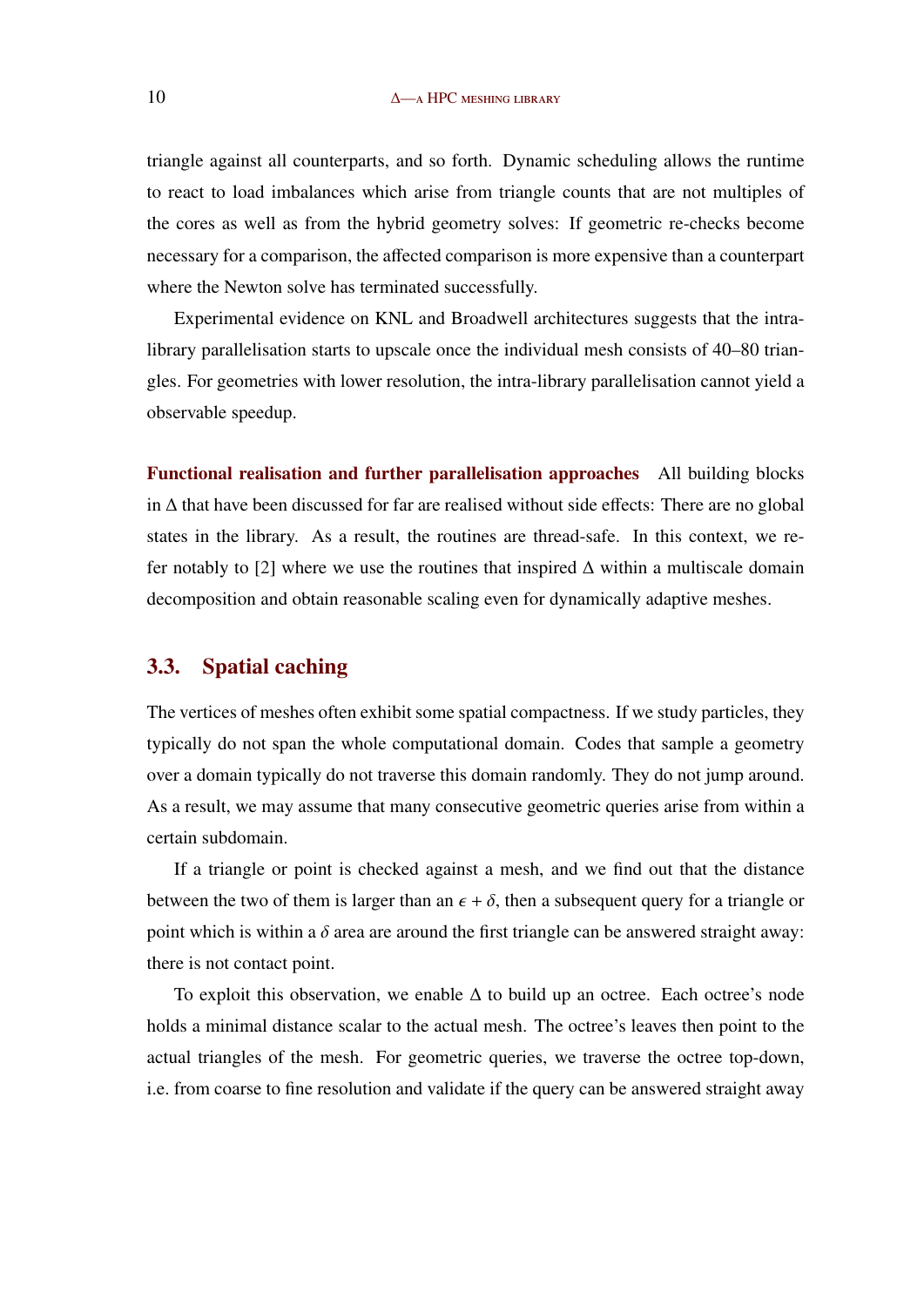<span id="page-10-0"></span>with a "there is no contact". We use the spatial layout of input and comparison mesh to construct this octree on-the-fly. If the octree suggests that there might be contact, we assemble the contact result bottom-up from the tree: Our code identifies all octree nodes which might link to mesh triangles yielding collision points, runs the comparisons per node, and then concatenates all results. We can read the octree approach as an adaptive bounding box pre-check.

If codes hold many meshes (geometric) objects, ∆ holds one octree per mesh. If codes run a domain decomposition, the octree construction implicitly follows this domain decomposition. If a mesh is modified, we found it the easiest to throw away the octree and to reconstruct it from scratch following any follow-up geometric queries. We note that the octree construction is, per definition, not functional. Instead of a sophisticated semaphore concept, we thus provide a veto mechanism for on-the-fly octree refinement and an a priori octree construction function.

## 4. Demonstrators



Figure 3: Scalability of the triangle-to-triangle comparisons in a DEM context where two particles collide. From [\[2\]](#page-13-0).

Intra-library parallelisation studies In [\[2\]](#page-13-0), we compare two particles colliding with each other. The collision is based upon a spring-dashpot potential. Insights from this pa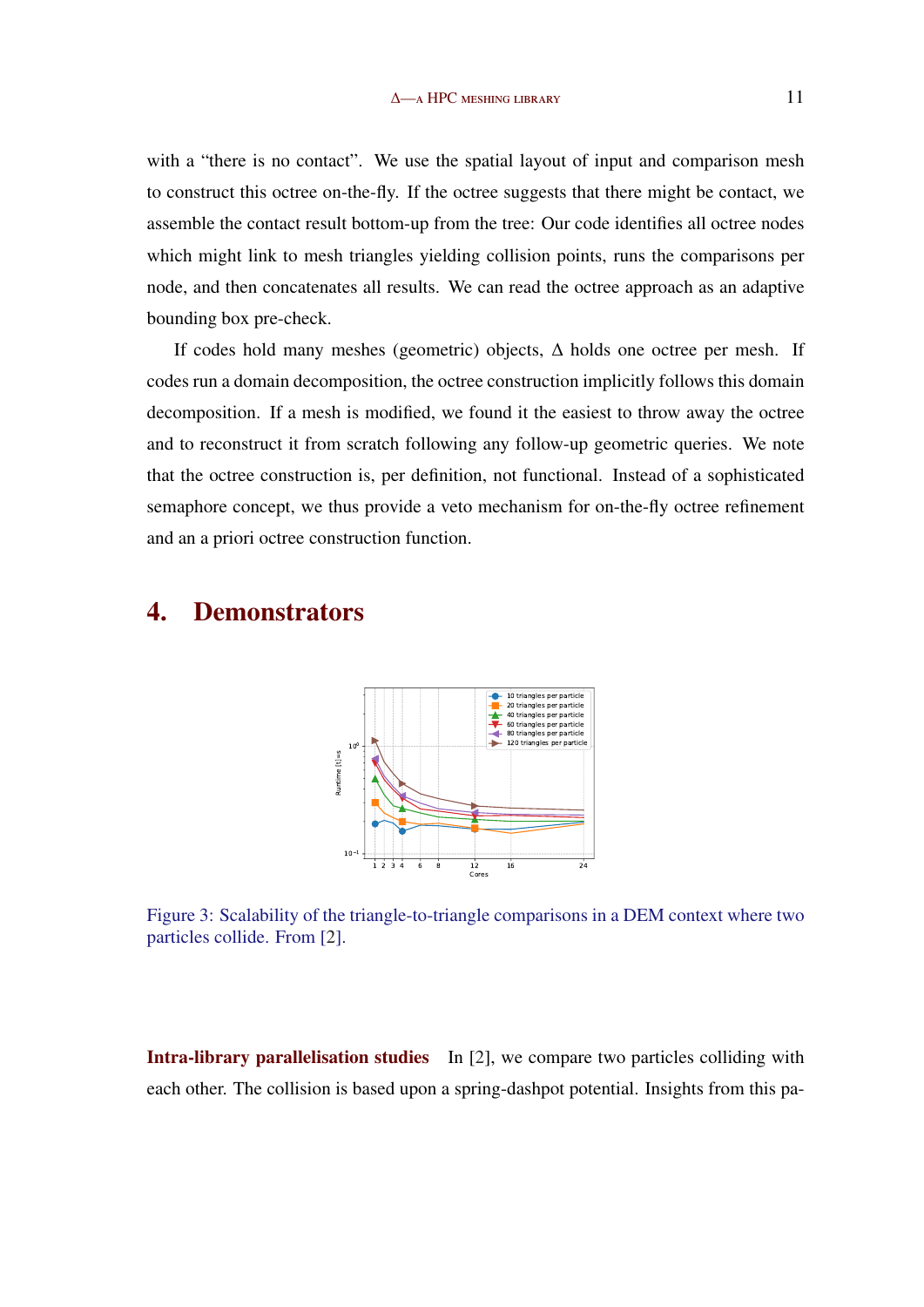<span id="page-11-0"></span>per have been directly transferred into the ∆ library. We summarise that the library has a working internal parallelisation. However, this parallelisation yields reasonable speedup if and only if the individual meshes (particles here) are of reasonable triangle count (Figure [3\)](#page-10-0). The library can become an HPC building block. It does not yield scalability per se. The same paper validates that the library can be used within a multithreaded environment. If ∆'s internal scalability is combined with an additional, outer level of parallelism, we have demonstrated excellent scalability on up to 24 cores on Broadwell and 32 cores on Intel Knights Landing (KNL).

Table 1: Hardware counter results for characteristic single-core runs on the Sandy Bridge chip. BF means brute force. Table from [\[4\]](#page-14-0).

| <b>Metric</b>  | <b>Stream</b> | BF    | <b>Penalty</b> | <b>BF+SIMD</b> | <b>Penalty+SIMD</b> |
|----------------|---------------|-------|----------------|----------------|---------------------|
| Runtime (s)    | 6.71          | 22.49 | 15.47          | 7.78           | 4.54                |
| MFLOPS/s       | 1,245         | 962   | 1,073          | 2,808          | 3,202               |
| <b>CPI</b>     | 0.48          | 0.48  | 0.49           | 0.91           | 1.26                |
| Bandwidth MB/s | 14,120        | 408   | 579            | 902            | 1,424               |



Figure 4: Left: Typical number of required Newton iterations if we equip the iterative scheme with a dynamic termination criterion. Right: Scalability of three core comparison approaches. From [\[4\]](#page-14-0) and [\[2\]](#page-13-0).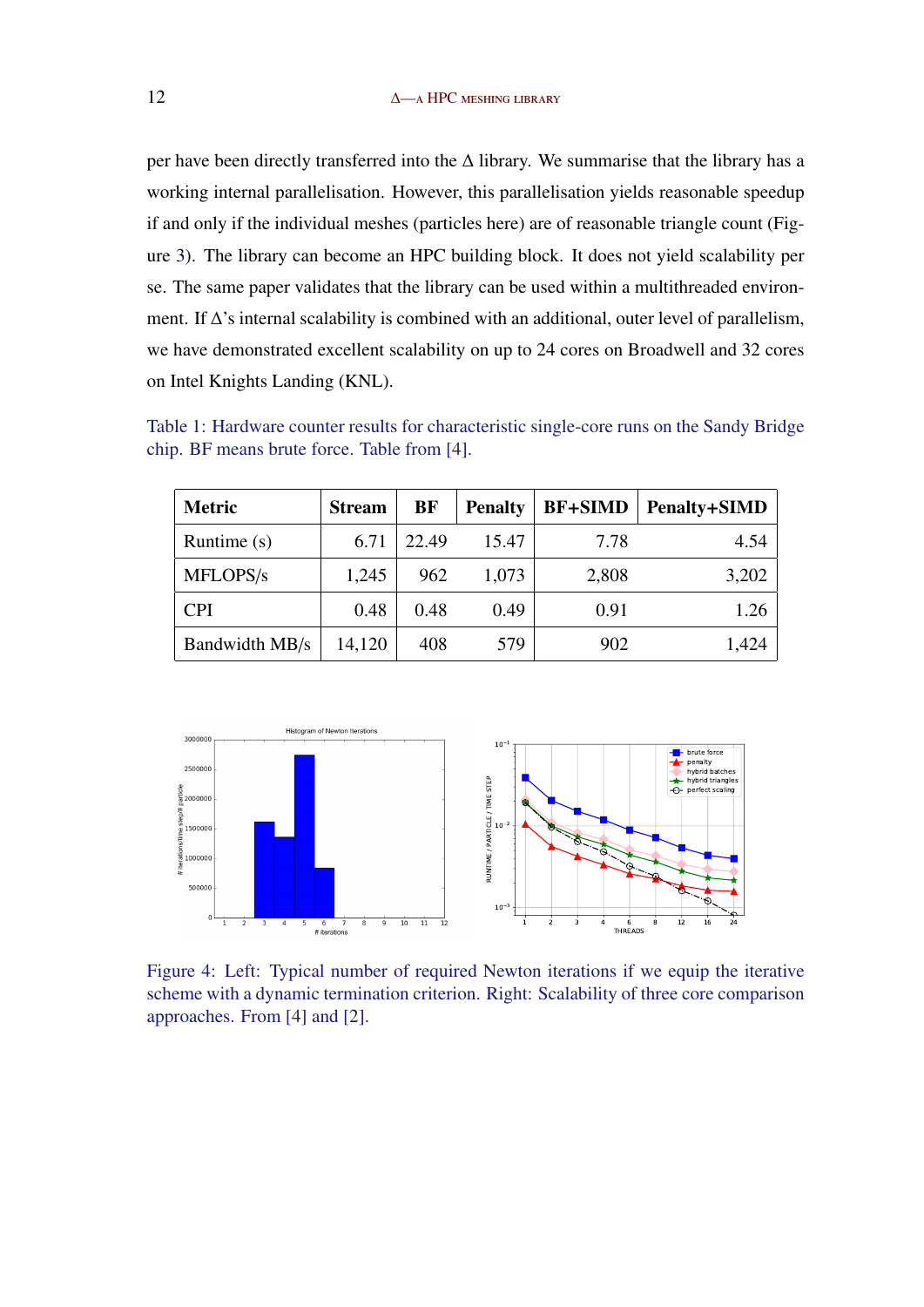<span id="page-12-0"></span>Single core performance studies Single core performance studies are published in [\[4\]](#page-14-0). On a Broadwell, the paper compares all data to the Stream TRIAD benchmark. While both the penalty and the geometric approach (named brute force as all potential geometric variants have to be checked) obtain a speedup from vectorisation, the penalty-based approach exhibits better streaming behaviour and obtains higher flop rates resulting in lower time-to-solution.

Algorithmic tuning The insight that a fixed, small number of Newton iterations is sufficient for most triangle configurations is validated in Figure [4;](#page-11-0) again for DEM. The outliers where triangles yield ill-conditioned Newton iterations are so few that one cannot see them in the plot. Nevertheless, a robust geometry library has to be prepared for them. Our hybrid robust scheme provides this and still exhibits advantageous scaling behaviour (Figure [4,](#page-11-0) too).

## 5. Conclusion, outlook, and about the code

 $\Delta$  is a simple, small library for geometry handling as it is for example required for immersed boundary methods or Discrete Element Methods. The focus of this library is not an extensive set of features. We did write an HPC code building block. Experimental validation as well as further details about  $\Delta$ 's use in a DEM context is published in [\[2,](#page-13-0) [4\]](#page-14-0).

About the code The code as well as all documentation are available through [www.](www.peano-framework.org) [peano-framework.org](www.peano-framework.org) or other URLs linking to the PI's software archive. A nightly build updates all source code documentation. It is realised through doxygen. While archive downloads are built each night, too, we provide free repository access for users who sign up. The actual software is hosted at the Leibniz Supercomputing Centre (LRZ) in a git repository.

We currently have two versions of the code: Our "legacy" code is the code with all the advanced features described in the present document. A new code base that's currently rolled out through the repository is a rewrite of this legacy/proof-of-concept software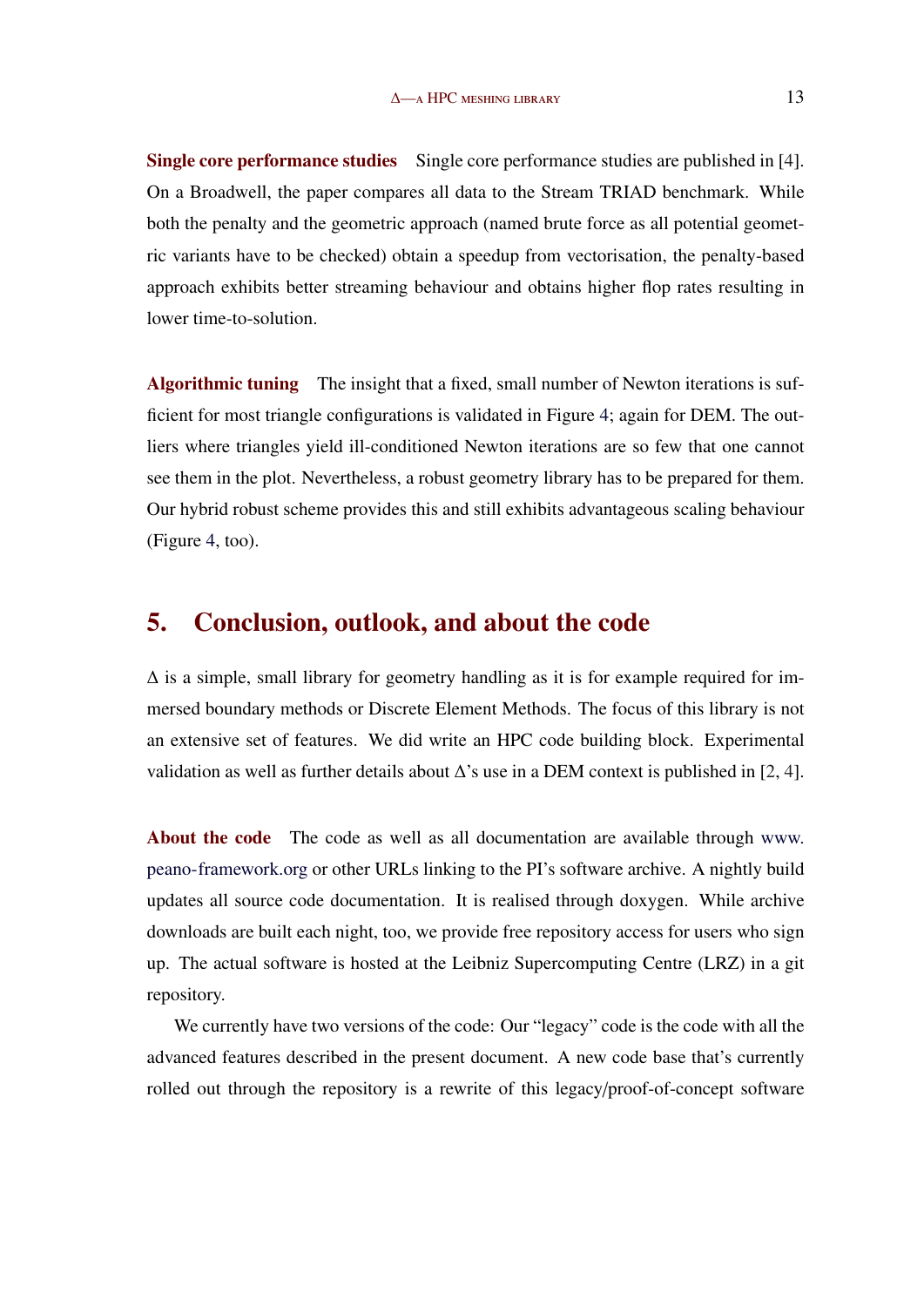<span id="page-13-0"></span>which focuses on clean, minimalist interfaces and simplicity.

Outlook and limitations Our current  $\Delta$  release provides solely support for flat meshes, i.e. meshes without hierarchy. It is subject of current research how to exploit meshes which exhibit hierarchy. We also actively work on further extensions which do not rely on third-party discretisations of spline-based geometric models.

The code at the moment exclusively supports point contact. Region overlaps are not identified by the code base. This is subject of further work, too. We finally note that ∆ has no inherent MPI support. We rely on the the idea that the meshes either are held globally on each rank or that the partitioning and mesh distribution is organised by the user. We do however build up our cache trees on-demand and thus follow any domain decomposition implicitly.

# Acknowledgements

This manuscript contains content and ideas from Konstantinos Krestenitis' PhD thesis, which has been sponsored by EPSRC (Engineering and Physical Sciences Research Council) and EDF Energy as part of an ICASE studentship (award ref 1429338). We do appreciate EPSRC's support of this research through the eCSE12-4 programme (grant "Project Meshes—a HPC geometry library supporting mesh-to-mesh projections") organised through the EPCC and Archer. This work made use of the facilities of the Hamilton HPC Service of Durham University. All software freely available from authors' webpages [\[3\]](#page-14-0).

## References

- [1] The Open-Asset Imports-Lib, last visited 01/10/2018. www.assimp.org.
- [2] K. Krestenitis and T. Weinzierl. A multi-core ready discrete element method with triangles using dynamically adaptive multiscale grids. *Concurrency and Computation: Practice and Experience*, pages e4935:1–17, 2018.